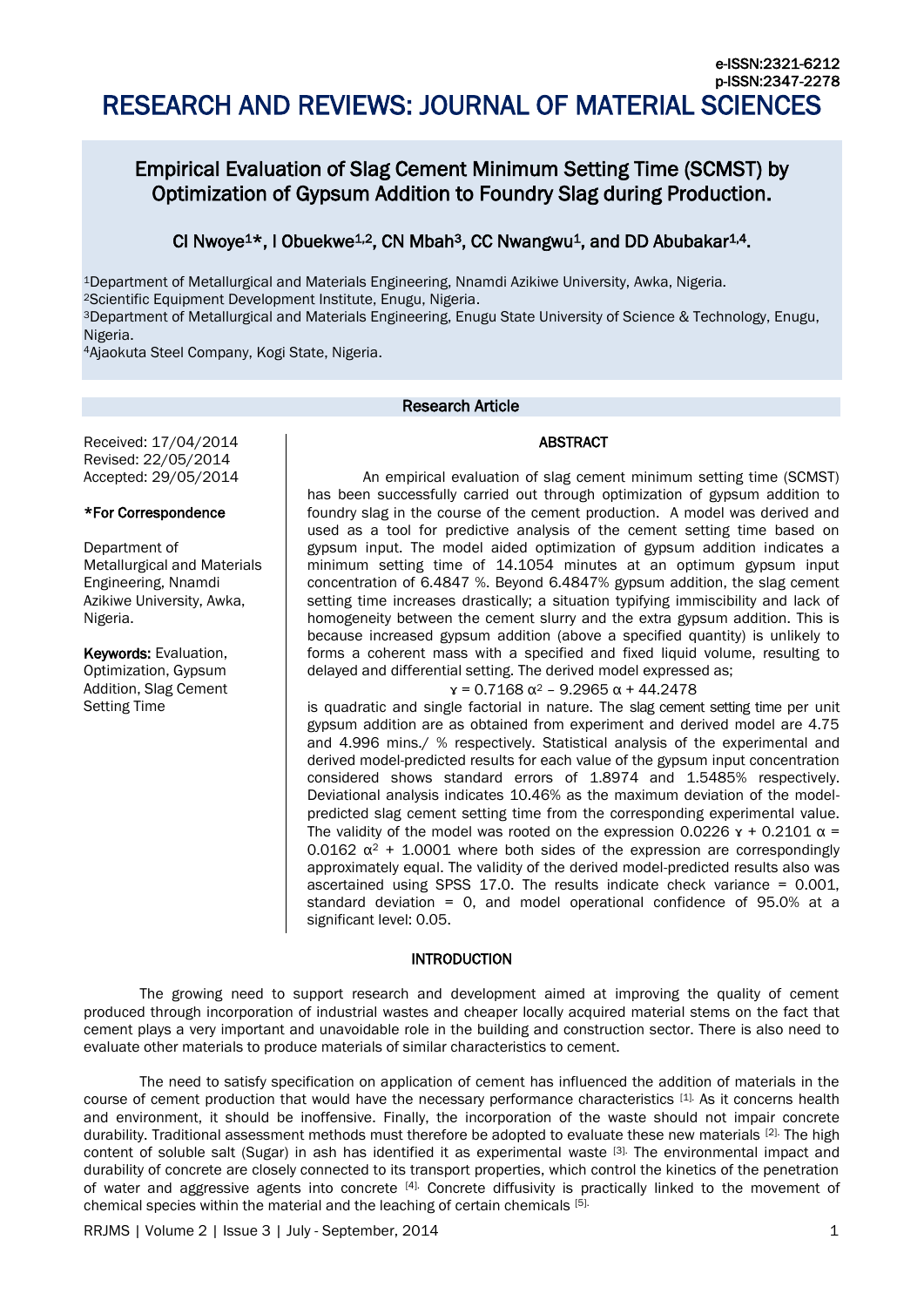## e-ISSN:2321-6212 p-ISSN:2347-2278

The essential components of blast furnace slag has been discovered  $[6]$  to be of same oxide (such as lime, silica, and aluminum) as are present in Portland cement, but differ in proportion. Blast furnace slag is a by-product obtained in the manufacture of pig iron in the blast furnace. It has found application in the road and building industries and in the production of cementing materials, as an aggregate in concrete and in the manufacture of slag wool for thermal insulation.

The aim of this work is to evaluate empirically the slag cement minimum setting time (SCMST) through optimization of gypsum addition to foundry slag in the course of the cement production. A model would be derived and used as a tool for predictive analysis of the cement setting time based on gypsum input.

## MATERIALS AND METHODS

Materials used and their respective sources and details of the experimental procedure and associated process conditions are as stated in the past report [6].

#### Model Formulation

Experimental data obtained from research work [6] were used for this work. Computational analysis of the experimental data [6] shown in Table 1, gave rise to Table 2 which indicate that;

 $e_1$  x +  $e_2$   $\alpha$  =  $e_3 \alpha^2$  +  $e_4$  (approximately) (1)

Introducing the values of the empirical constants  $e_1$ ,  $e_2$ ,  $e_3$  and  $e_4$  into equation (1) reduces it to;

| $0.0226$ x + 0.2101 $\alpha$ = 0.0162 $\alpha$ <sup>2</sup> + 1.0001 |  |
|----------------------------------------------------------------------|--|
| $0.0226$ y = 0.0162 $\alpha^2$ - 0.2101 $\alpha$ + 1.0001            |  |

 $x = 0.7168 \alpha^2 - 9.2965 \alpha + 44.2478$  (4)

Where

 $(y)$  = Setting time (mins.)

e<sup>1</sup> = 0.0226; Empirical constant (determined using C-NIKBRAN [7]

 $(\alpha)$  = Concentration of gypsum added (%)

e2 = 0.2101; Empirical constant (determined using C- NIKBRAN [7])

e<sup>3</sup> = 0.0162; Empirical constant (determined using C-NIKBRAN [7])

e4= 1.0001; Slag grade (determined using C-NIKBRAN [7])

#### Table 1: Variation of setting time with the concentration of gypsum added [6]

| $\left( \mathbf{y}\right)$ | (α) |
|----------------------------|-----|
|                            |     |
|                            | 2   |
|                            | 3   |
| 35<br>30<br>22<br>18<br>16 |     |
|                            |     |

#### Boundary and Initial Condition

Consider foundry slag paste of required consistency (in a cylindrical container) interacting with quantities of gypsum. The container's atmosphere was not contaminated i.e (free of unwanted gases, dusts and other micro organisms). Range of gypsum addition: 1-5 %. Range of setting time considered (based added gypsum): 16 - 35 mins., mass of wastes used, resident time, treatment temperature, and other process conditions are as stated in the experimental technique [6].

The boundary conditions are: free movement of oxygen across the cylindrical container. At the bottom of the particles, a zero gradient for the gas scalar are assumed and also for the gas phase at the top of the slag paste. The treated slag paste was stationary. The sides of the waste particles are taken to be symmetries.

## RESULTS AND DISCUSSION

The derived model is equation (4). The computational analysis of Table 1 gave rise to Table 2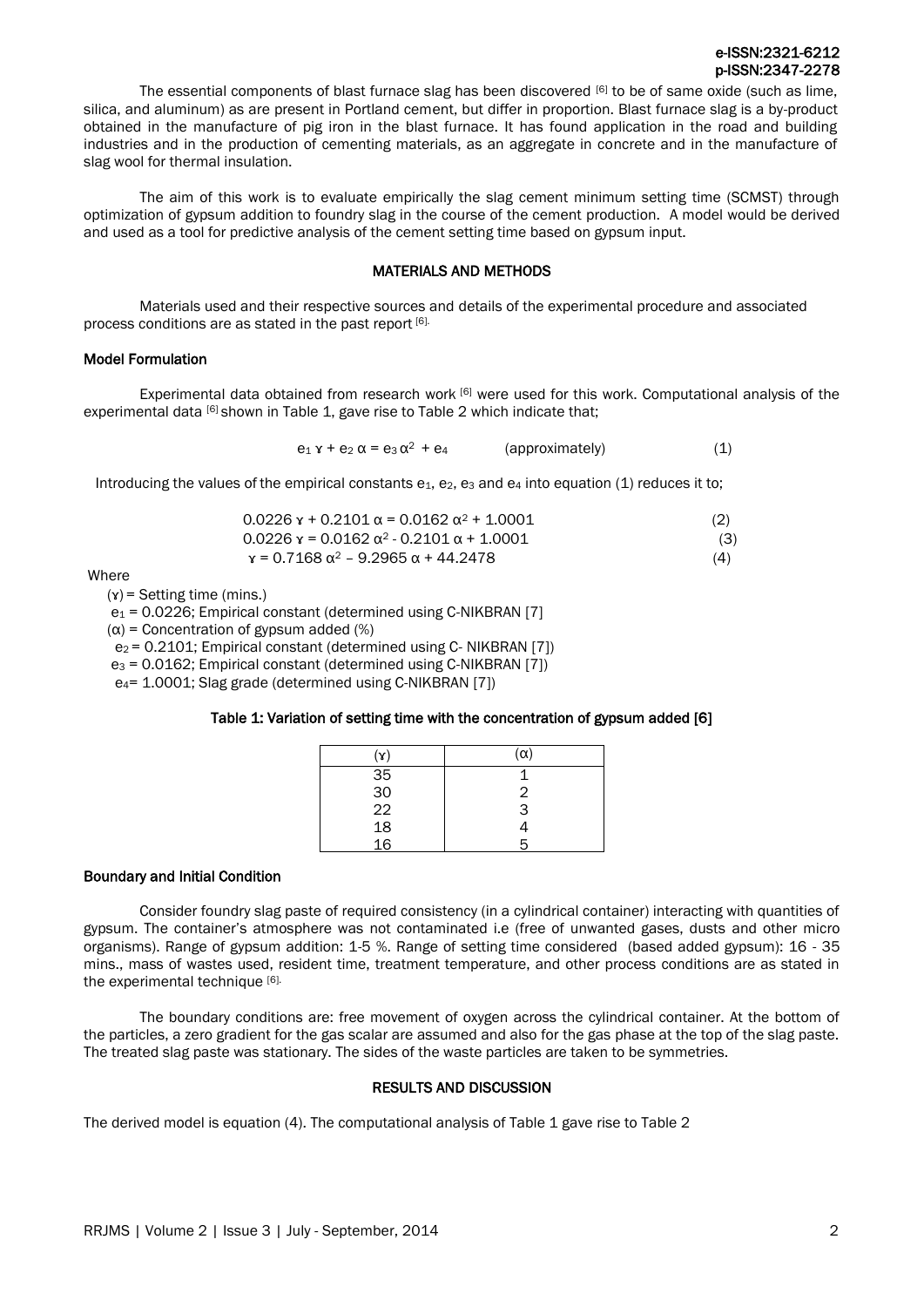| $0.0226x + 0.2101 \alpha$ | $0.0162 \alpha^2 + 1.0001$ |
|---------------------------|----------------------------|
| 1.0011                    | 1.0162                     |
| 1.0982                    | 1.0648                     |
| 1.1275                    | 1.1458                     |
| 1.2474                    | 1.2592                     |

## Table 2: Variation of 0.0226 **x** + 0.2101α with 0.0162 α<sup>2</sup> + 1.0001

#### Model Validation

The validity of the model is strongly rooted on equation (2) where both sides of the equation are correspondingly approximately equal to 1. Table 2 also agrees with equation (2) following the values of 0.0226  $\texttt{x}$  + 0.2101 $\alpha$  and 0.0162  $\alpha^2$  + 1.0001 evaluated from the experimental results in Table 1. Furthermore, the derived model was validated by comparing the setting time (of the slag cement) predicted by the model and that obtained from the experiment  $[6]$ . This was done using the 4<sup>th</sup> Degree Model Validity Test Techniques (4<sup>th</sup> DMVTT); computational, graphical, statistical and deviational analysis [8].

#### *Computational Analysis*

A critical comparative analysis of the results computed from experimental and model-predicted setting time was carried out to ascertain the degree of validity of the derived model. This was done by comparing setting time per unit gypsum addition obtained by calculations involving experimental results, and model-predicted results obtained directly from the model.

#### Figure 1: Coefficient of determination between setting time and concentration of gypsum added as obtained from the experiment [6].



## Setting time of slag cement per unit gypsum addition *x***g** (mins. /%) was calculated from the equation;

$$
\gamma_{g} = \gamma / \alpha \tag{5}
$$

Therefore, a plot of setting time against concentration of gypsum addition as in Fig. 1 using experimental results in Table 1, gives a slope, S at points (1, 35) and (5, 16) following their substitution into the mathematical expression;

$$
\Upsilon_{g} = S = \Delta \Upsilon / \Delta \alpha \tag{6}
$$

Equation (6) is detailed as

$$
S = \Upsilon_2 - \Upsilon_1 / \alpha_2 - \alpha_1 \tag{7}
$$

**Where** 

 $\Delta$ **x** = Change in the setting time **x**<sub>2</sub>, **x**<sub>1</sub> at two gypsum concentrations  $\alpha$ <sub>2</sub>,  $\alpha$ <sub>3</sub>. Considering the points (1, 35) and (5, 16) for ( $\alpha$ <sub>1</sub>, ɤ1) and (α2, ɤ <sup>2</sup>) respectively, and substituting them into equation (7), gives the slope as 4.75 mins./ % which is the slag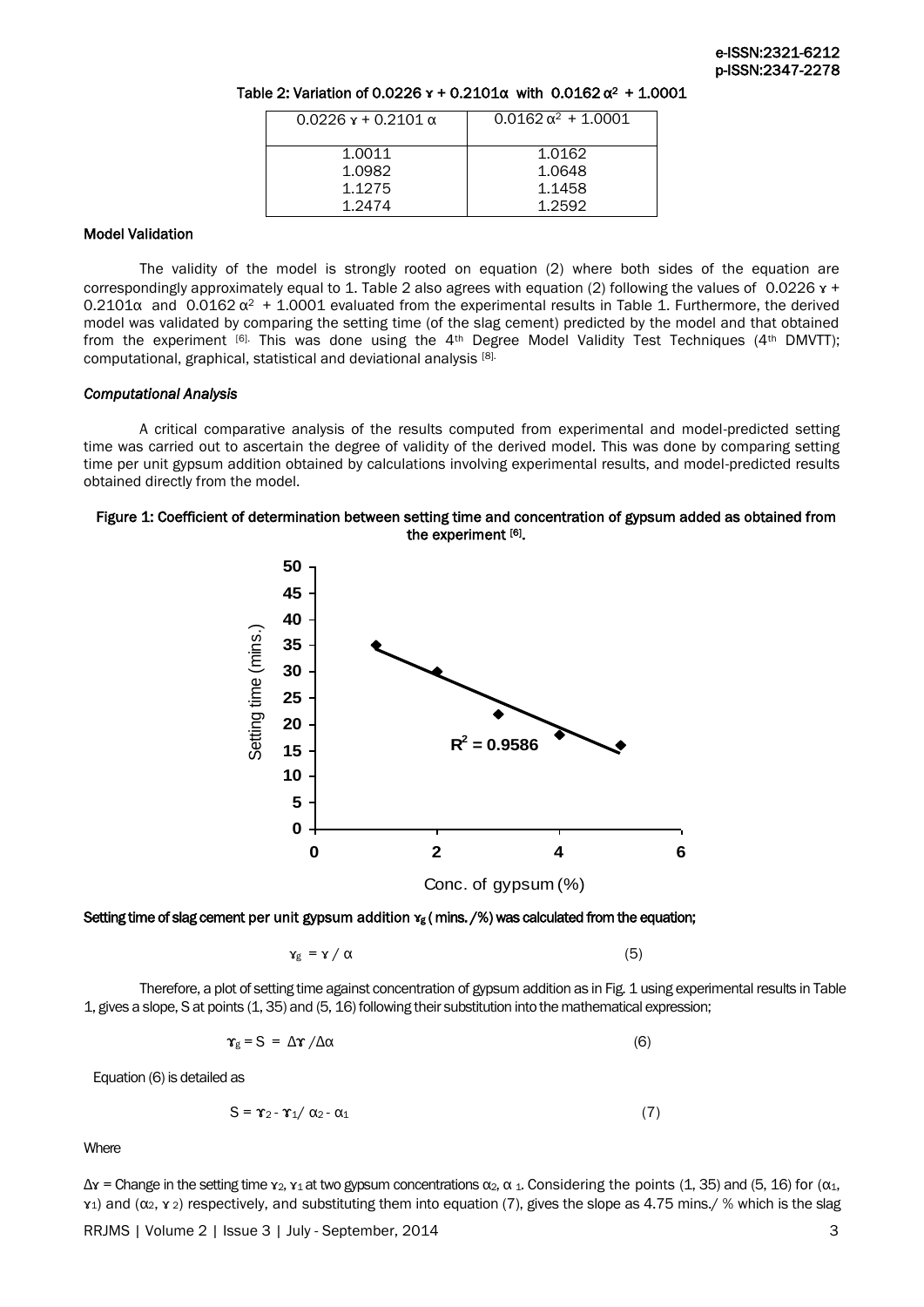## e-ISSN:2321-6212 p-ISSN:2347-2278

cement setting time per unit gypsum addition during the actual experimental process. Also similar plot (as in Fig. 2) using model-predicted results gives a slope. Considering points (1, 35.6681) and (5, 15.6853) for ( $\alpha_1$ ,  $\alpha_1$ ) and ( $\alpha_2$ ,  $\alpha_2$ ) respectively and substituting them into equation (7) gives the value of slope, S as 4.996 mins. /%. This is the modelpredicted slag cement setting time per unit gypsum addition. A comparison of these two values of the slag cement setting time per unit gypsum addition shows proximate agreement.

#### Figure 2: Coefficient of determination between setting time and concentration of gypsum input as predicted by derived model



#### Statistical Analysis

#### *Standard Error (STEYX)*

The standard errors (STEYX) in predicting the setting time (using results from derived model, and experiment) for each value of the concentration of added gypsum are 1.5485 and 1.8974 % respectively. The standard error was evaluated using Microsoft Excel version 2003.

#### *Correlation (CORREL)*

The correlations between setting time and gypsum input concentration as obtained from derived model and experiment considering the coefficient of determination R<sup>2</sup> from Figs. 1and 2 was calculated using Microsoft Excel version 2003.

$$
R = \sqrt{R^2} \tag{8}
$$

The evaluations correlations are shown in Table 3. These evaluated results indicate that the derived model predictions are significantly reliable and hence valid considering its proximate agreement with results from actual experiment.

#### Table 3: Comparison of the correlations evaluated from D-Model predicted and ExD results based on gypsum input concentration

| Analysis | Based on gypsum input concentration |         |
|----------|-------------------------------------|---------|
|          | FxD                                 | D-Model |
| CORREL   | 0.9791                              | 0.9859  |

#### Graphical Analysis

Comparative graphical analysis of Fig. 3 shows very close alignment of the curves from the experimental (ExD) and model-predicted (MoD) slag cement setting time relative to gypsum addition respectively. Furthermore, the degree of alignment of these curves is indicative of the proximate agreement between both experimental and model-predicted setting time.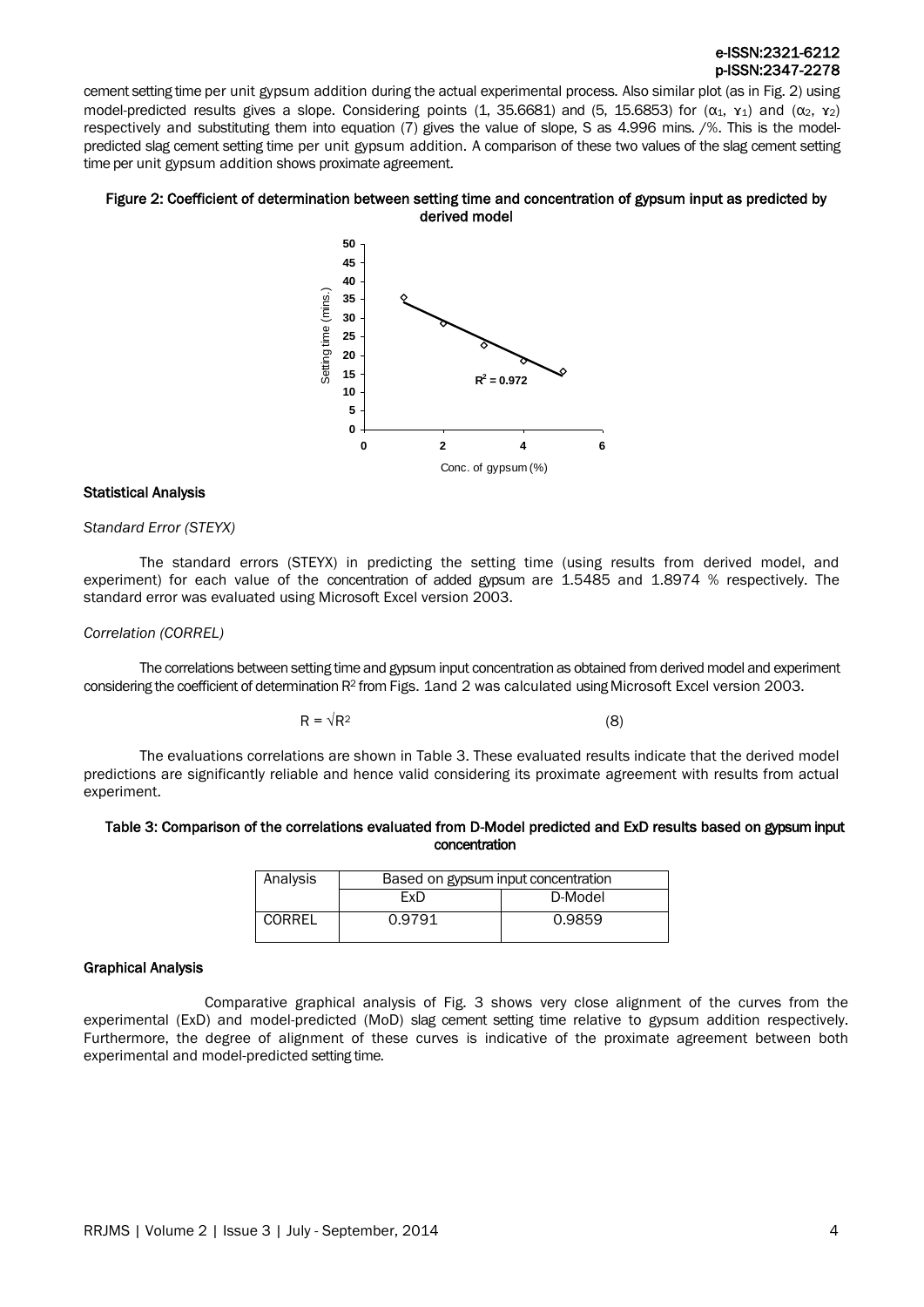#### Figure 3: Comparison of the setting times relative to concentration of gypsum input as obtained from experiment [6] and derived model.



#### Comparison of derived model with standard model

The validity of the derived model was further verified through application of the regression model (Reg) (Least Square Method using Excel version 2003) in predicting the trend of the experimental results. Comparative analysis of Figs. 3 and 4 shows very close alignment of curves and significantly similar trend of data point's distribution for experimental (ExD) and derived model-predicted (MoD) results of setting time. Fig. 5 shows that the calculated correlations between setting time and gypsum input concentration for results obtained from regression model gives 1.000. The slag cement setting time per unit gypsum addition as obtained from regression model is 5.0 mins./ %. These values are in proximate agreement with both experimental and derived model-predicted results.



Figure 4: Comparison of the setting time relative to concentration of gypsum input as obtained from experiment (ExD) [6], derived model (MoD) and regression model (Reg)



Figure 5: Coefficient of determination between setting time and concentration of gypsum added as predicted by regression model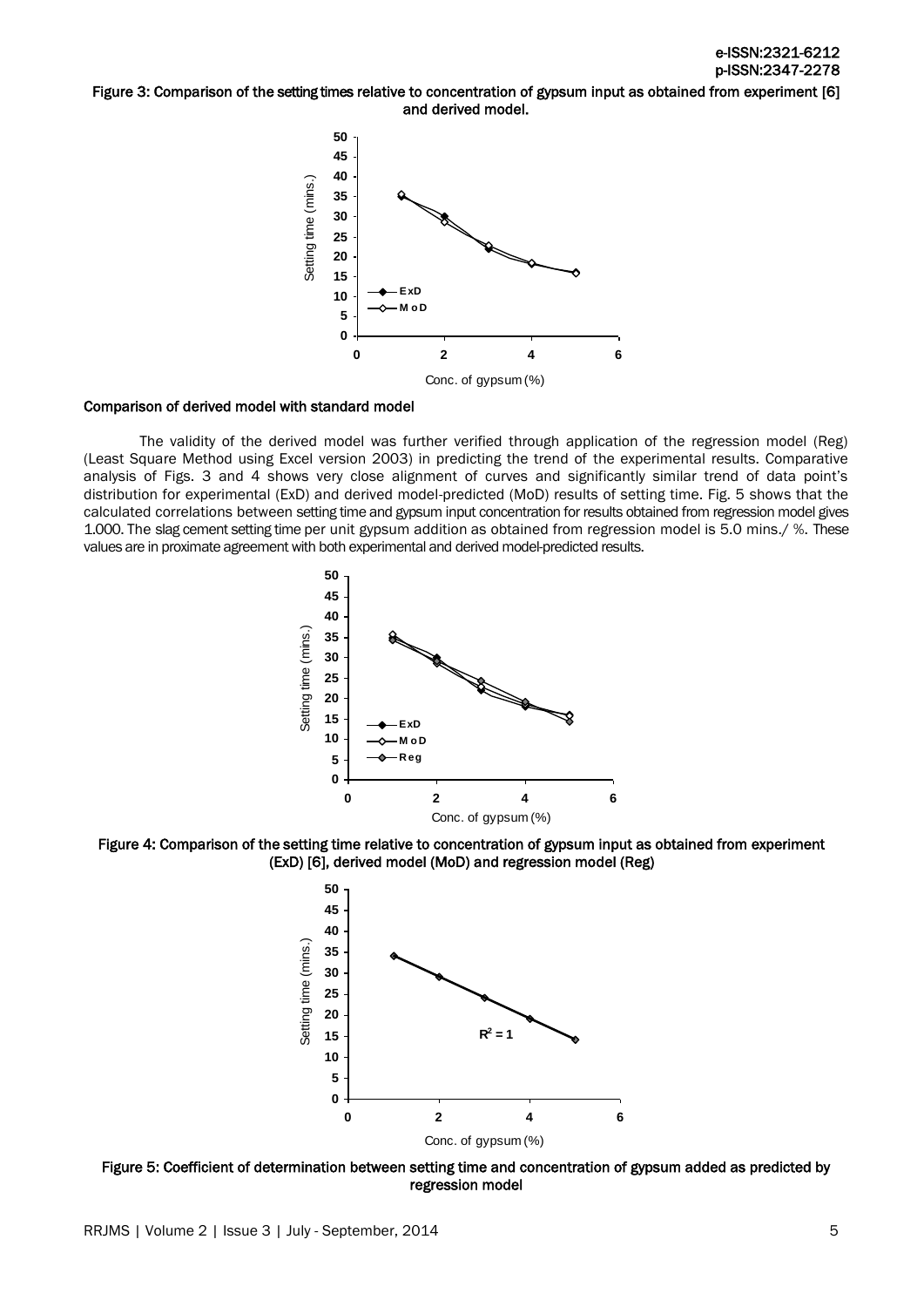#### Validation of model-predicted results using SPSS 17.0

The validity of the derived model-predicted results also was ascertained using SPSS 17.0. The results indicate check variance = 0.001, standard deviation = 0, and model operational confidence of 95.0% at a significant level: 0.05.

#### *Deviational Analysis*

Comparative analysis of setting time from experiment  $[6]$  and derived model revealed insignificant deviations on the part of the model-predicted values relative to values obtained from the experiment. This is attributed to the fact that the surface properties of the slag material and the physiochemical interactions between the slag material and added gypsum (under the influence of the treatment temperature) which were found to have played vital roles during the process [6] were not considered during the model formulation. This necessitated the introduction of correction factor, to bring the model-predicted compressive strength to those of the corresponding experimental values.

Deviation (Dv) of model-predicted setting time from that of the experiment [6] is given by

$$
Dv = \left(\frac{P_S - Es}{Es}\right) \times 100\tag{9}
$$

Correction factor (Cr ) is the negative of the deviation i.e

$$
Cr = -Dv \tag{10}
$$

**Therefore** 

$$
Cr = -\left[\frac{P_S - ES}{ES}\right]100\tag{11}
$$

Where

Ps = Model-predicted setting time ( mins.) Es = Setting time obtained from experiment (mins.)

Cr = Correction factor (%)

 $Dv = Deviation (%)$ 

Introduction of the corresponding values of Cr from equation (11) into the model gives exactly the corresponding experimental setting time.

Comparative analysis of Figs. 6 shows that the maximum deviation of the model-predicted slag cement setting time from the corresponding experimental values is less than 11% and quite within the acceptable deviation limit of experimental results.



Figure 6: Variation of model-predicted setting time with its associated deviation from experimental values

These figures show that least and highest magnitudes of deviation of the model-predicted setting time (from the corresponding experimental values) are  $+$  10.46 and  $-$  2.32 % which corresponds to setting times: 15.6853 and 28.522 mins. /% as well as concentration of gypsum addition: 5 and 2 % respectively.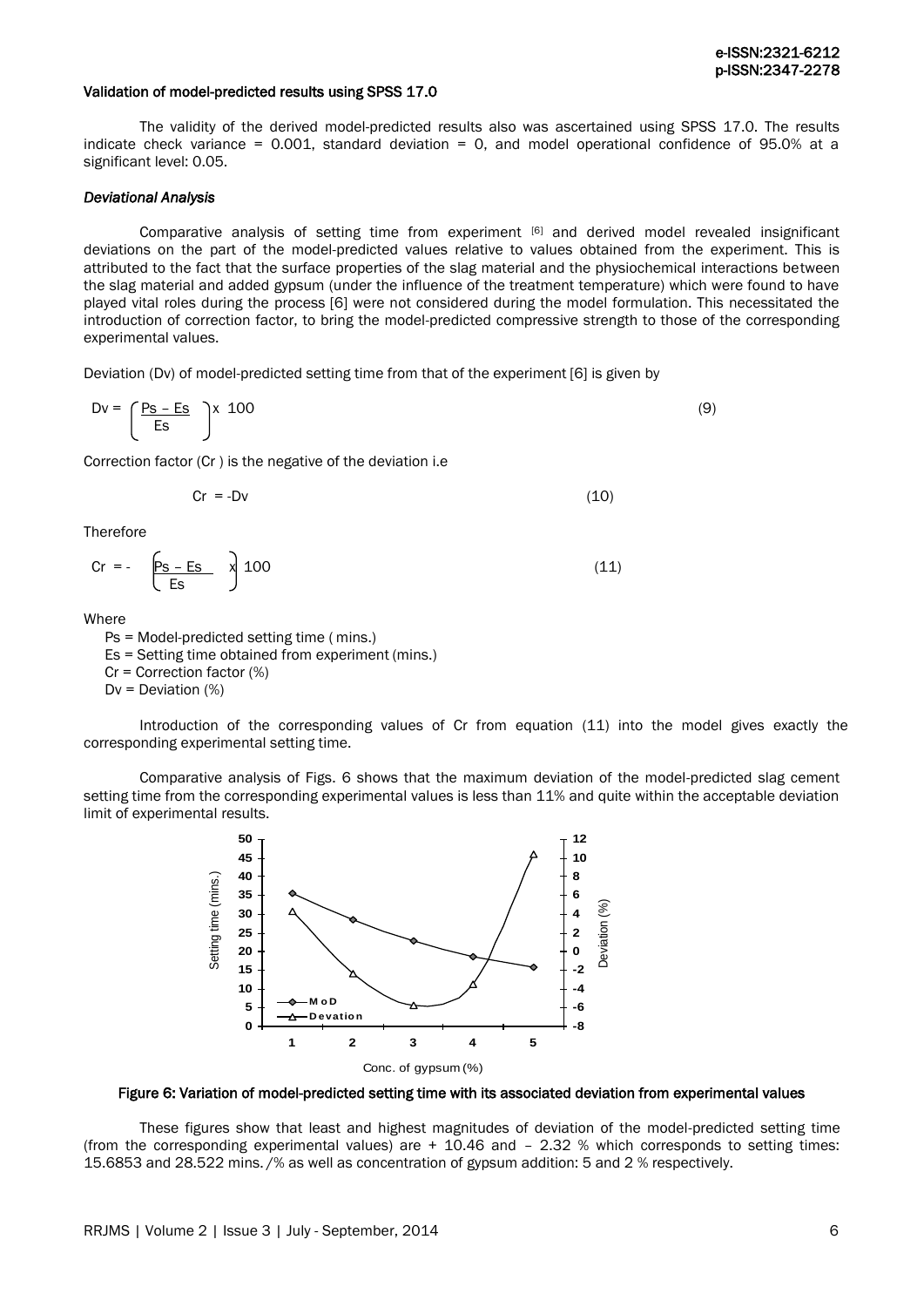

Figure 7: Variation of correction factor (to model-predicted values) with setting time

Analysis of Figs. 6 and 7 indicates that the orientation of the curve in Fig. 7 is opposite those of the deviation of model-predicted setting time in Fig. 6. This is because correction factor is the negative of the deviation as shown in equations (10) and (11). It is believed that the correction factor takes care of the effects of the surface properties of the slag material and the physiochemical interaction between the slag material and the added gypsum which (affected experimental results) were not considered during the model formulation. Fig. 7 indicate that the least and highest magnitudes of correction factor to the model-predicted compressive strength are – 10.46 and + 2.32 % which corresponds to setting times: 15.6853 and 28.522 mins. / % as well as concentration of gypsum addition: 5 and 2 % respectively.

## Optimization of gypsum addition

The setting time predicted by the derived model (equation (6));  $\gamma = 0.7168 \alpha^2 - 9.2965 \alpha + 44.2478$  is based on the concentration of gypsum addition. Optimization of gypsum addition was achieved by differentiating the derived models (equations (6)) with respect to  $\alpha$  (and equating to zero) in order to determine the value of  $\alpha$  at which x is minimum.

$$
d\beta/d\alpha = \gamma = 0.7168 \alpha^2 - 9.2965 \alpha + 44.2478
$$
 (12)

Differentiation of equations (12) with respect to  $\alpha$  reduces them respectively to;

$$
d\beta/d\alpha = 1.4336 - 9.2965 \alpha = 0
$$
\n(13)  
\n1.4336 - 9.2965 \alpha = 0

The value of  $\alpha$  = 6.4847 %, evaluated from equations (14) is the optimum concentration of gypsum addition which invariably gives the minimum setting time, x as 14.1054 mins, on substituting the value of  $\alpha$  = 6.4847 % into the derived model in equation (6).



Figure 8: Predicted minimum setting time of the slag cement at predicted optimum concentration of gypsum addition